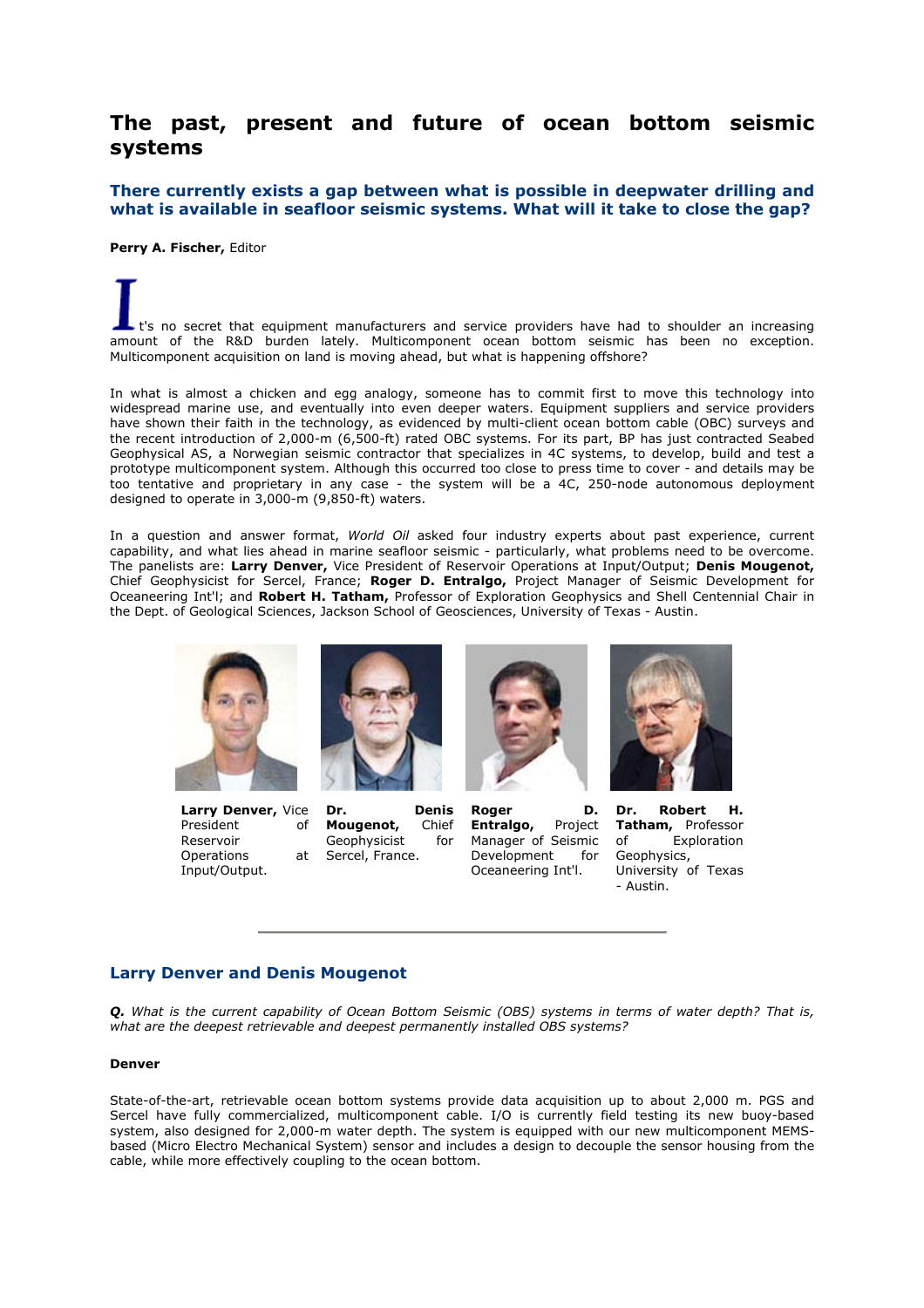The permanent market has seen very few applications - especially when one considers the amount of discussion that has taken place about its potential over the last five or so years. The only permanent OBS application of any size today is deployed on BP's Foinaven field in the North Sea. Geco deployed this OBS in 1995, equipped with only hydrophones, as requested. The system was installed in 450 to 500 m of water by trenching into the ocean bottom. The last 4D data was acquired in 1998. Another, more experimental, system was I/O's Teal South, which was deployed in 1997. It was located in the GOM in about 90 m of water and supported by the Energy Research Clearing House (ERCH) consortium. The deployment had various objectives, including several coupling designs for permanent systems. Although the results have been inconclusive, one clear lesson learned was that unburied cables in 300-ft waters are subject to the perils of fishermen.

#### **Mougenot**

To our best knowledge there is no system that has been deployed long enough to be considered a permanent deployment, including Foinaven. However, BP does have a plan for a permanent system in the North Sea in the spring of 2003. Sercel is not aware of any system being deployed long enough to qualify as a proven "life of field" system. The Sercel system, as well as some of the other systems, is designed to be redeployed with the same depth limit as "permanent" installations.

*Q. What are some of the design considerations that have contributed to past failures and, therefore, need to be overcome to ensure future success in OBS systems?*

#### **Denver**

Nearly every new technology in the petroleum industry has seen limited usage until cost and reliability achieved acceptable levels. Retrievable OBS technology has seen somewhat limited acceptance for those same reasons. Operational costs are still relatively high due to a number of factors, including: time and manpower to deploy the equipment and make it operational, acquisition geometry, and system reliability. All of these issues contribute to high operational costs relative to streamer acquisition. Retrievable OBS cables have most often been plagued by failures in the cable terminations due to the complexity of multiple wire transmission schemes and the takeouts. Other problematic design issues include:

- Power requirements that make long cables very thick
- Coupling issues, including: lightweight modules that may couple more to the heavy cable than to the earth; and crossline and inline geophysical variations, due to different crossline and inline transfer functions
- Sensors: geophones with resonant frequencies of 10 15 Hz that create a low-cut filter and add complexity to inversion efforts
- Accurate positioning and heading measurements in deeper water
- Integrated handling equipment designs suitable for quick and safe operations.

In addition, most OBS products have relied on gimbaled sensors within the pressure housings to zero the tilt. Unfortunately, gimbals reduce data quality and cost more to machine. Low frequency (15 Hz) omni-directional geophones, recently introduced, can help eliminate mechanical gimbals; but they introduce other issues, including wide tolerances on specifications that change with tilt, higher distortion and limited coil travel. The uncertainty in measurements made with these geophones leads to large inferred ground motion vector errors. Higher frequency (28 - 30 Hz) omni-directional geophones have been available for many years, but have not been used for seabed applications due to the limit they impose on signal-to-noise ratio at low frequencies. The combination of these purely mechanical drawbacks and sensor limitations has contributed to a lack of overall vector fidelity. Vector fidelity has become a primary concern with operators. It is these challenges that have molded our thinking and driven our designs.

#### **Mougenot**

As there is little experience in the use of permanently installed deep monitoring systems, it is difficult to state a conclusive result of failure. However, if speculation is allowed, most failures should occur from: damage during deployment; failure of the cable to withstand pressure; electronics failure; and cable damage from seafloor activity in support of platform operations.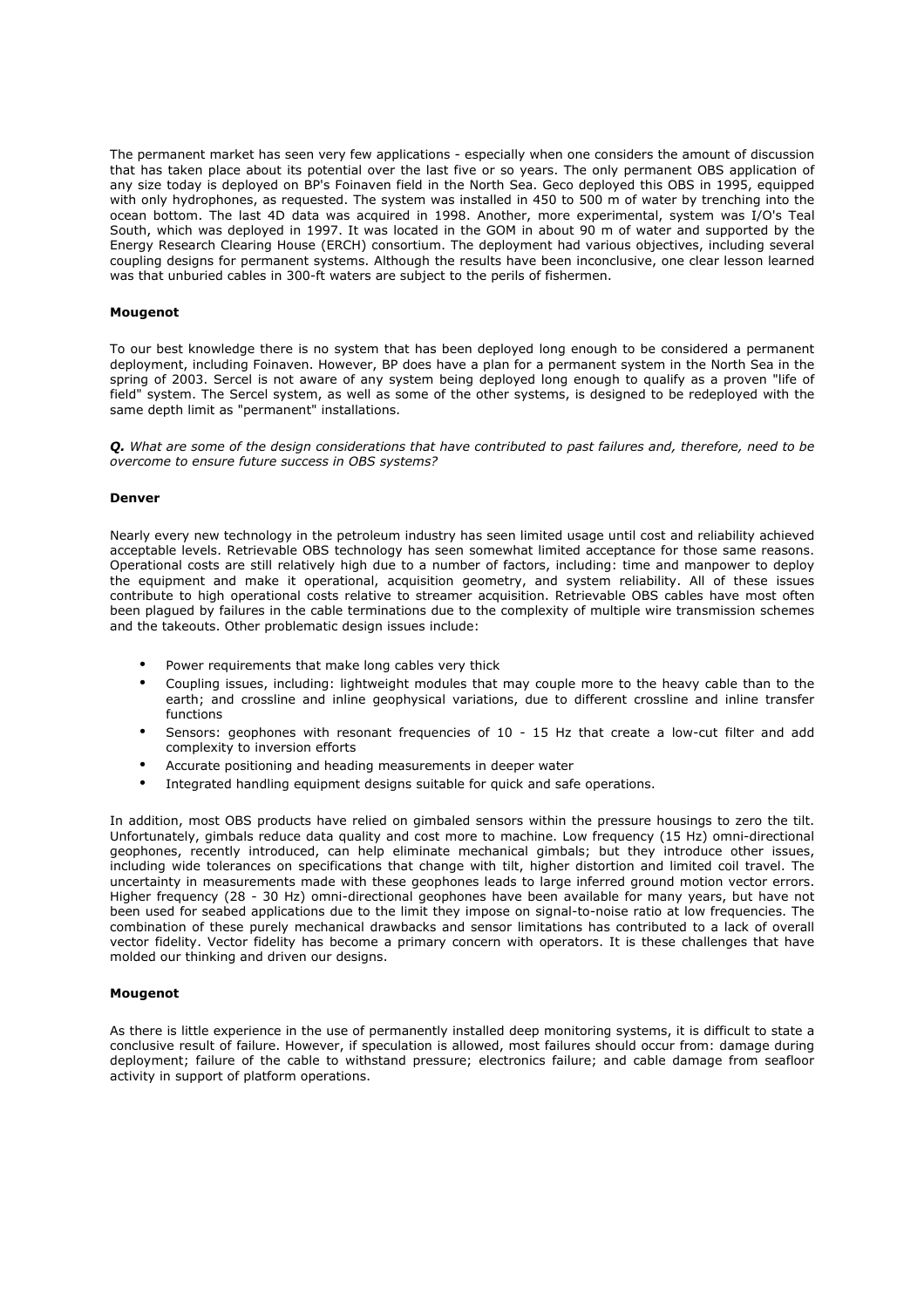Our product is based on proven components to avoid most of these problems. The cable is supplied by Nexans and has significant time in use on the ocean bottom as a proven product in different, but equally harsh, uses. The electronics are based upon the Sercel 408 UL, and the system offers multiple options of redundancy. Multiple power and telemetry wires offer backup in case of seawater leakage or damage during deployment or retrieval. When used for "life of field" operations, the Deep Sea Link can offer our Multi-path concept. This allows the operator to re-route the data in case of any damage or failure in the system. These concepts are imperative to achieve the "life of field" requirements of oil companies.

One design consideration is the specific use of the system, i.e., whether the system should be designed for "permanent" deployment or for ongoing and frequent deployments. If the answer to this question was known, a product optimized for one application could be designed with maximum performance and proper cost parameters. Today, most systems are designed to support either mode of use.

Target water depth has a direct influence on system cost. While most systems offered today are capable of 2,000-m depths, most reservoirs that are targets for this technology are in shallower water. Cost of these systems could be significantly lower if customized to meet shallower water depth targets.

Without a better understanding of conditions that will be faced for the highest percentage of use, systems will be designed for the highest specification that can be met. Without this understanding in the design process, users with needs for more-permanent OBCs to be used in 900-m depths will need to pay for a retrievable system designed for 2,000-m depths.

*Q. There are now reservoirs whose depths prohibit today's OBS systems. What's on the drawing board for tomorrow? In the case of permanently installed systems, what are some of the options being considered for their installation, for supplying power and retrieving data?*

#### **Denver**

Very deep retrievable systems remain somewhat of a challenge due to cable size limitations. Nevertheless, we believe cable-based designs could handle the same water depths as the deepest ROVs. As an example, a deployment design from Sonsub holds the entire cable in a basket near the bottom while an ROV or thrusters move the basket. The geophysical cable is then attached within the drum to an armored riser that serves to support the drum and to deliver power and telemetry. This method may simplify traditional processes.

There are also designs for deploying cableless systems or autonomous nodes. These systems are either positioned with ROVs or made to find their way to the bottom and back to the surface. The challenge with these systems will be battery or other power supply (depending upon how long they need to be on bottom) and exact repositioning if the nodes must surface to harvest the data. In our opinion, both autonomous nodes and cabled systems will ultimately serve this market, and we are pursuing both. Depending upon the station spacing, the current level of ocean bottom infrastructure, the shot point interval and the HS&E criteria, either approach, or perhaps both, could be used on a single field, much as cabled and radio-based (autonomous nodes) recording systems are used today on land. Autonomous node designs are typically being considered where, due to existing infrastructure or exclusion zones, it is simply not practical to lay or bury cables.

It is much easier to design a permanent deepwater system with a lower cost burden and better reliability, since it is only deployed once. We believe our MEMS-based sensor will help to eliminate several problems. The sensor has a spring-mass structure with a resonant frequency well above the typical seismic frequency band. This means that the sensor acts as an accelerometer and can collect data to DC with virtually no phase or frequency shift across the seismic band. It can also automatically determine its vertical orientation, eliminating the need for tilt sensors or gimbals. Since it has no magnet, traditional heading sensors can be used within the package.

Also important to the placement of permanent sensors are the possible opportunities relating to infrastructure integration. Companies like ABB (Offshore Systems) now have the ability to support tiebacks from subsea infrastructure 200 km away. If such tiebacks prove able to supply power and telemetry infrastructure for OBS systems, costs will come down and reliability will improve. As new designs become more cost effective and data quality improves, ocean bottom acquisition will become routinely employed by E&P companies in reservoir development.

## **Mougenot**

Sercel OBS systems have been developed based on a common, flexible architecture that has been field proven in land and marine environments. Extending the operational depth beyond 2,000 m can be readily done when the need develops.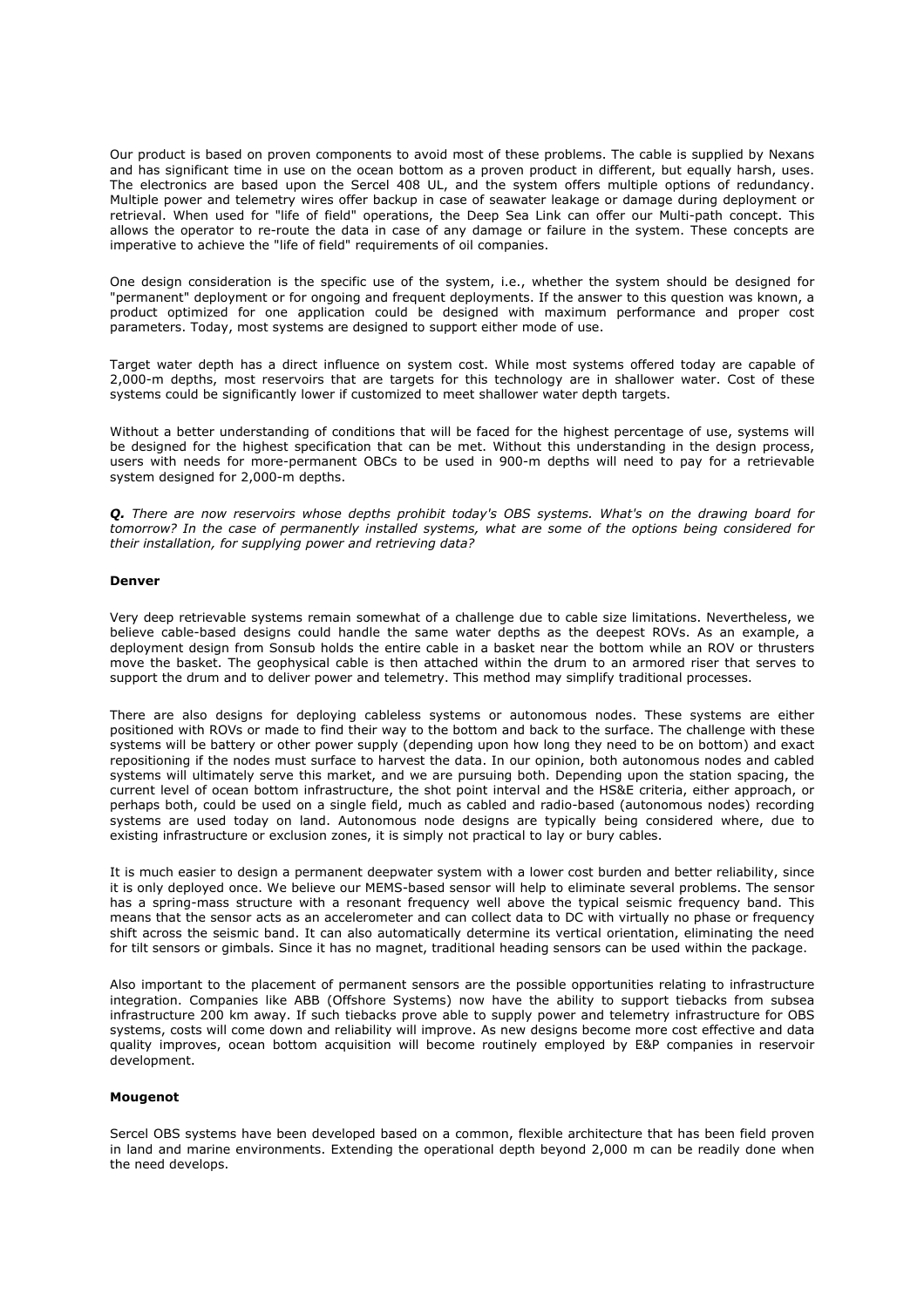One of the advantages of permanently deployed OBS systems is that there is, typically, a working platform in the general area. This allows system connections to be brought to the surface as one of many support cables already installed around the platform. Telemetry media such as fiber optics could allow data to be transmitted over long distances with great reliability.

The power issue can be solved, typically, only by designing systems that require smaller amounts of power for their operation. If that is a design criterion from the beginning, it is highly possible. Our 408UL has the lowest power requirements of any system available, and some future design goals include lowering power consumption

even further. In this application, the more we know about the design targets, the closer we can get.  $W_0$ 

Larry Denver earned a BS in geology and an MS in sedimentology from the University of Kansas. He is Vice President, Reservoir Operations, at Input/Output. Prior to that, he was a partner at: SCF Partners, an oilfield technology venture capital investment firm; Schlumberger GeoQuest, rising to vice president and general manager of Reservoir Products; and he was an early employee and investor in Stratamodel, Inc., the industry's first commercial 3D-characterization software, where he remained until the company's sale to Landmark in 1994.

**Denis Mougenot** is Chief Geophysicist for Sercel, France. Previously, he was Area Geophysicist for Argas, Saudi Arabia, working for Aramco's Geophysical R&D Division. He has 26 years of seismic acquisition, processing and interpretation experience. Before joining CGG's Seismic Imaging Department in 1989, he was assistant professor and marine geologist at the University of Paris. Mr. Mougenot has published many papers on the geodynamics of the continental margins and on reservoir characterization. He is a graduate from Ecole Normale Supérieure, and holds a PhD and a DSc from the University of Paris. He is an active member of AAPG, SEG, EAGE and Société Géologique de France.

## **Roger Entralgo**

*Q. What were the primary drivers for the Teal South consortium?*

The initial driver was to evaluate and prove that 4D technology was a valuable geophysical method to monitor reservoir fluid fronts. Identifying causes and ways to address acquisition footprint was another key element. However, as the project progressed to an operational stage, it became evident that engineering issues related to OBC installation needed much improvement, and eventually became one of the major drivers.

There were many unknowns that could only be answered through a pilot project. For example, was there any benefit as to how the equipment was installed, that is, should the OBC be buried, as opposed to just sandbagging or laying it on the seafloor? There was also concern with the level of vector fidelity and whether the installation method would affect it, especially with respect to anisotropy.

*Q. What are some of the lessons learned from Teal South and other OBC research, and how do they relate to challenges with deepwater ocean bottom seismic acquisition?*

To date, experience with seabed time-lapse seismic is limited; only two experiments have been documented. Both pilots, a 4D-2C at Foinaven, in the North Sea, and a 4D-4C pilot at Teal South, in the Gulf of Mexico, were in relatively shallow water. Both pilots demonstrated the ability to acquire P-P compressional volumes that, using state-of-the-art processing of converted P-S data, were able to show changes in the reservoir due to production, Fig 1. However, it should be noted that P-S converted-mode processing is more demanding than is the P-P mode and still challenges the skills of the processor. Both pilot projects also showed that seafloor equipment is at risk if proper installation measures are not taken.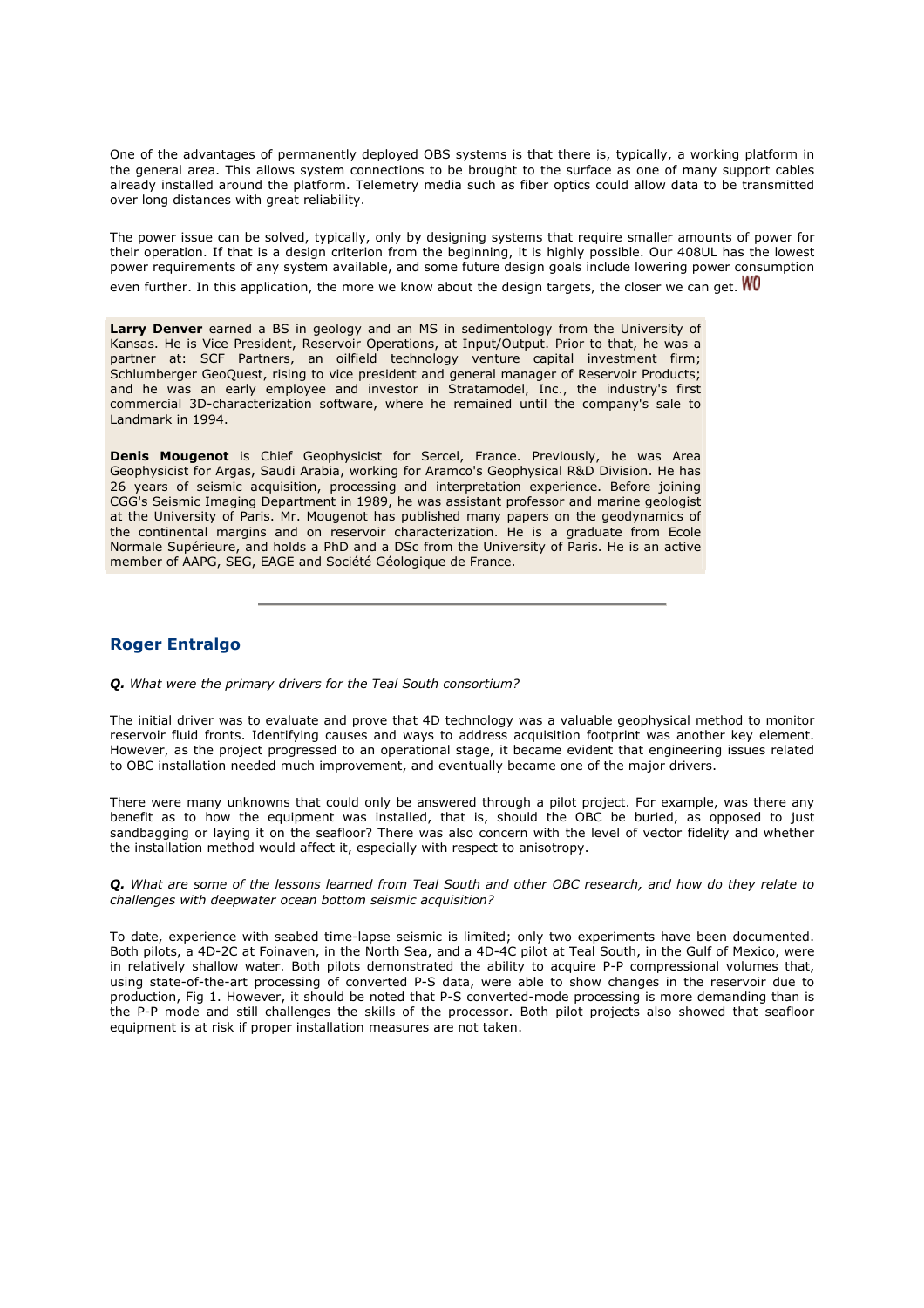

Oil companies willing to invest in OBC technology in deepwater fields have shown a growing interest in 4C sensors. The added cost of the horizontal components compared to a 2C system looks negligible, and acquiring the full vector field leads to better imaging and reservoir characterization.

Current seafloor cable-installation methods require that bottom-mounted, acoustic release pop-up buoys be installed and connected at each cable end to enable cable recovery. An acoustic transducer sends a specific "ID" signal that releases a particular buoy. Once released, the buoy surfaces with an attached tether line that is connected to the cable end. In deepwater, this retrieval method is unreliable due to the amount of tether line needed to reach the surface.

The tether line - housed within the pop-up buoy - needs improvement to avoid entanglement. Protection of thousands of feet of extra cable necessary for connection to the surface needs to be addressed. In addition, the acoustic signal used to release the buoy is limited in distance and does not function properly in ultra-deep water. Generally speaking, alternative data gathering / transmission methods may be necessary in deepwater environments. For example, fiber optic connection to a platform, perhaps via a subsea manifold or wellhead, would eliminate the need for retrieving the cable heads and would increase data download capacity. More importantly, this would allow continuous power to the cable systems, eliminating limitations related to batteries.

Although the 4D concept is now established, a real time, permanent reservoir monitoring system is still under investigation. The main factors that affect the integrity of OBC equipment are: shrimp trawlers in shallower waters; in deepwater, high currents, seafloor instability, additional cable requirements, battery lifecycle and extreme pressure and temperature. Burial of seafloor equipment might resolve some of these concerns. ROVs will likely play a major role in future development of deepwater fields. Equipment installation, cable evaluation, cable repair, accurate sensor positioning / orientation and perhaps data retrieval will all be areas for ROV seafloor intervention.

There are other challenges. Increasing water depths create added concerns with accurate sensor positioning / orientation and vector fidelity. In general, horizontal geophones are more affected by seafloor coupling than vertical ones. Additionally, an accurate model of mechanical properties of the seafloor in deepwater environments must be developed.

Positioning accuracy and cable orientation are critical for successful 4D data processing and interpretation. Current methods to position seafloor sensors are: first-break analysis from seismic data, and high-frequency acoustics gathered from ranging devices placed near the sensor. The accuracy of both of these positioning techniques is not suitable for water depths greater than 2,500 m.

The ability to reduce risk and maximize return using ocean bottom systems to water depths of 1,000 ft is currently a reality, but this technology becomes increasingly limited at greater depths. Equipment and installation cost and the unknown benefits from permanent systems are the key factors slowing down rapid implementation of this technology in deepwater. Several deepwater OBC acquisition systems are now available and are deepwater rated by their manufacturers. However, from a safety, cost and performance perspective, there is a need to learn how to properly deploy, bury, position, and maintain cables and 4C sensors on the seafloor in deep and ultra-deep water.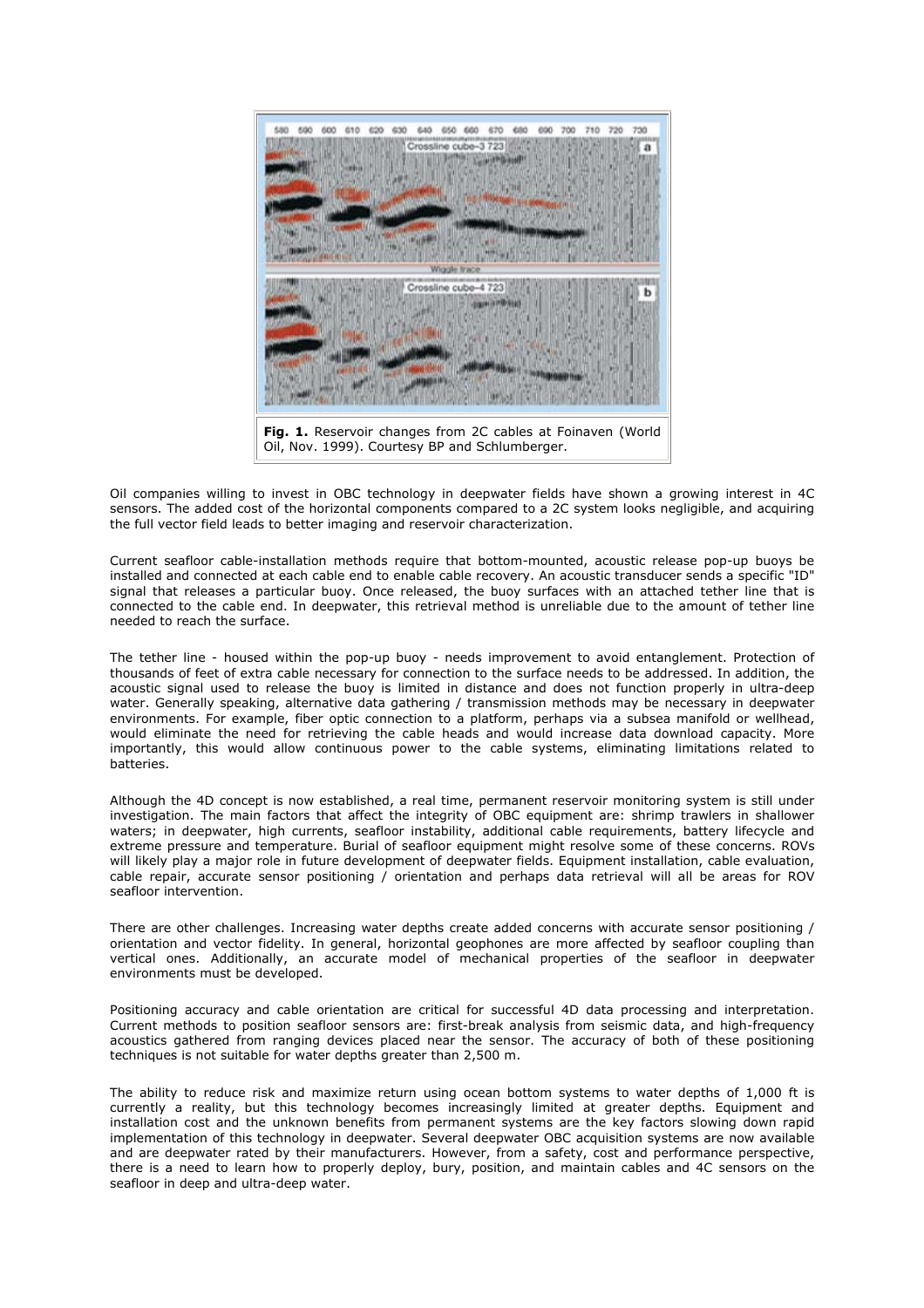Much work is also needed in extending equipment battery life, stabbing methods to connect cables to other seafloor production equipment, and methods for collecting data where no nearby facility is accessible. Lack of vector fidelity can be due to geometry of the sensor package and associated cable system; the weight, mass, internal quality and mounting of the sensor package, and finally, the housing of the hydrophone. Three ongoing research issues in this area are: 1) whether better fidelity can be achieved by burial of the sensors, 2) whether data processing can detect and compensate for all vector-fidelity issues, and 3) can node systems provide better vector fidelity than cable systems. As 4C interpretation matures, oil companies will provide quantitative constraints for contractors as to allowable departures from vector fidelity.

#### *Q. What are the future drivers for "instrumented oilfields" to become a reality in deepwater environments?*

There is a growing need to better characterize and monitor deepwater reservoirs. Real-time monitoring of reservoirs is one of the major goals for instrumented oil fields, particularly in deepwater and ultra-deepwater environments. Industry is looking at permanent systems for locating bypassed oil, optimizing injection programs and early field development, and for early facilities planning. These systems will reduce reservoir uncertainty and are particularly justified in high-cost environments such as deepwater. In addition, in areas with obstructions and limited access, towed streamers may not be possible, while permanently installed seafloor equipment is more economically and operationally feasible.

In the foreseeable future, instrumented oilfields will allow on-demand reservoir monitoring, where field engineers have the ability to evaluate and take immediate action based on real-time 4D reservoir snapshots. Seismic, engineering and other permanently installed sensors will take various forms (e.g., surface, borehole, active, passive, pressure, temperature, saturation, EM and gravity) and must ultimately all be integrated.

For this to happen, acquisition and processing costs, as well as OBC system costs, must be reduced to take advantage of multiple surveys. In addition, case studies need to be publicized, where benefits and "value added" are shown. Technology advancements that need to occur for rapid implementation of instrumented oilfields include:

- Enhancing seismic repeatability, resolution and signal-to-noise ratio
- Combining surface and borehole data
- Using multicomponent P-wave & S-wave information
- Monitoring/mapping fractures in addition to fluid flow
- Reducing decision time with on-demand imaging.  $W_0$

**Roger D. Entralgo** earned a BS in mathematics from the University of Houston. He has over twenty years' experience in geophysical seismic acquisition and processing techniques, including employment with CGG, PGS and Geco-Prakla, where he was processing center manager in Caracas, Venezuela. He is currently Project Manager of Seismic Development for Oceaneering Int'l, Inc., where he is charged with developing a safe and economical method of installing deepwater ocean bottom geophysical cable for permanently instrumented oilfields. He was formerly Assistant Director of the Energy Research Clearing House (ERCH), where he identified, developed and managed numerous oil & gas research projects, including Teal South.

# **Robert Tatham**

*Q. What are the sources used to generate shear waves in a marine environment?*

In general, marine multicomponent seismic methods are similar to multicomponent on land, except that with marine seismic acquisition, direct generation of S waves, especially polarized S waves, is not feasible. Seafloor sources, which have only been tried experimentally - and never in deep water - would likely be limited to special applications, such as vertical seismic profiling. Either S- or P-wave seafloor sources could be developed, but the latter is operationally easier to accomplish, although it relies on partial conversion of P- to S-wave conversion at the reflectors (P to SV). Using current airgun source technology, S waves must be converted from P waves, and even then at some offset, since mode conversion does not occur at normal-incidence.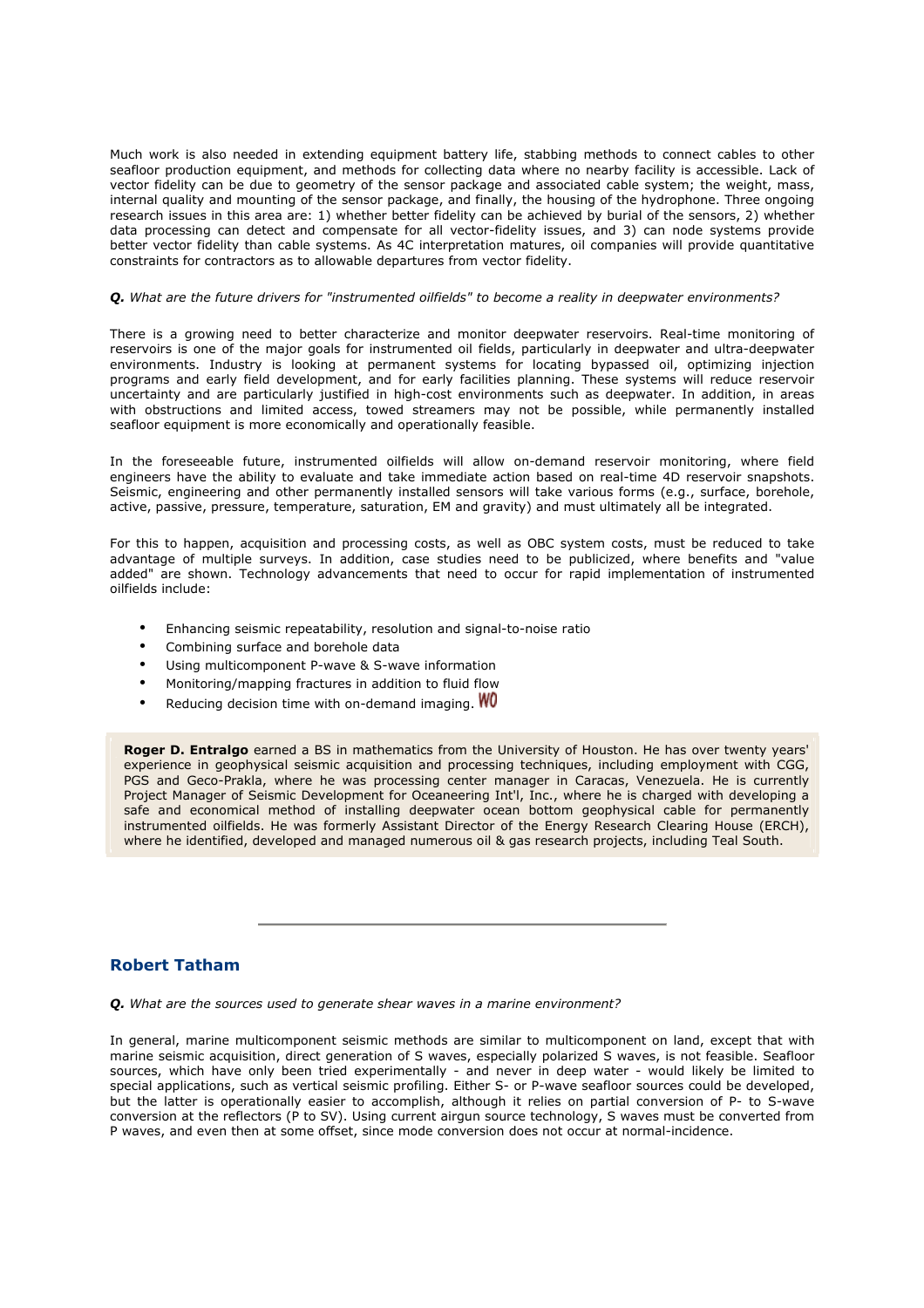*Q. At the Jackson School of Geosciences, you have access to a considerable body of seismic research. What are some of the current and future uses of marine multicomponent technology?*

Since S and P waves respond differently to solids and fluids, simultaneous interpretation of both wave types can improve subsurface images and estimates of reservoir and fluid properties. However, to date, the use of multicomponent marine data has not been as great as the potential benefits would suggest. All of the following techniques are - to varying degrees - accepted by end users.

Imaging through distortions caused by shallow gas is perhaps the most widely accepted use, such as occurred at Donald field, Fig. 2. Another application is detecting reservoir sands that have a poor response to conventional seismic. This occurs whenever the reservoir exhibits a marked difference in impedance contrast between that of P and SV waves. A widely cited example of this is Alba field in the North Sea. In general, whenever good correlation can be achieved between P wave and S wave (direct or SV) data sets, the Vp/Vs ratio may be useful in determining lithology and pore fluid. Other applications of multicomponent methods include direct detection and estimation of gas, and discrimination of lithology.



Another use is to include anisotropy for correcting images. These corrections were an important aspect of the improved images realized for Donald field. Interpretive models to correct for anisotropy effects in imaging are available, and end-users' experience level is sufficient to use these data.

There have been several reports of using anisotropy, particularly shear-wave splitting, to estimate fracture orientation and intensity. These reports have been for land data where a direct source of shear-wave energy was available. Polarization of shear-wave energy is a crucial aspect of these interpretations, and the controlled polarization of land shear-wave source certainly contributed to the success of these studies. Offshore, mode conversion is the shear-wave source. The present thought (speculation or hypothesis?) among researchers is that variations in source-receiver azimuth realized in 3D-4C surveys should provide enough information to fully address this limitation. Such a conjecture needs to be thoroughly evaluated before we have predicable interpretive models for fracture prediction from 4C marine data.

Observations at Vacuum field in New Mexico have suggested that variations in shear-wave splitting may be related to fluid-pressure changes due to production. These suggestions are intriguing and appear to fit the data. There have not yet been enough observations to claim a predictive interpretive model for these fluid-pressure changes for widespread application. I feel that this application is still in the hypothesis stage and requires additional evaluation. As more results are obtained, publications should focus on educating potential users of this application. Suitability of 4C marine data is dependent upon mode conversion as a shear-wave source and shares some of the same concerns as fracture estimation.

The AVO technique has been applied to P-P data to provide similar results that may, in principal, be attained with P-P/P-SV interpretations. Further, some experimental work addressing P-SV AVO, as well as P-P AVO is in progress by several research organizations. The objective of much of this research is discrimination of partial gas saturation. Currently, clear and predicable models do not exist. Its technical development is therefore not fully tested and developed. Early results, however, are encouraging.